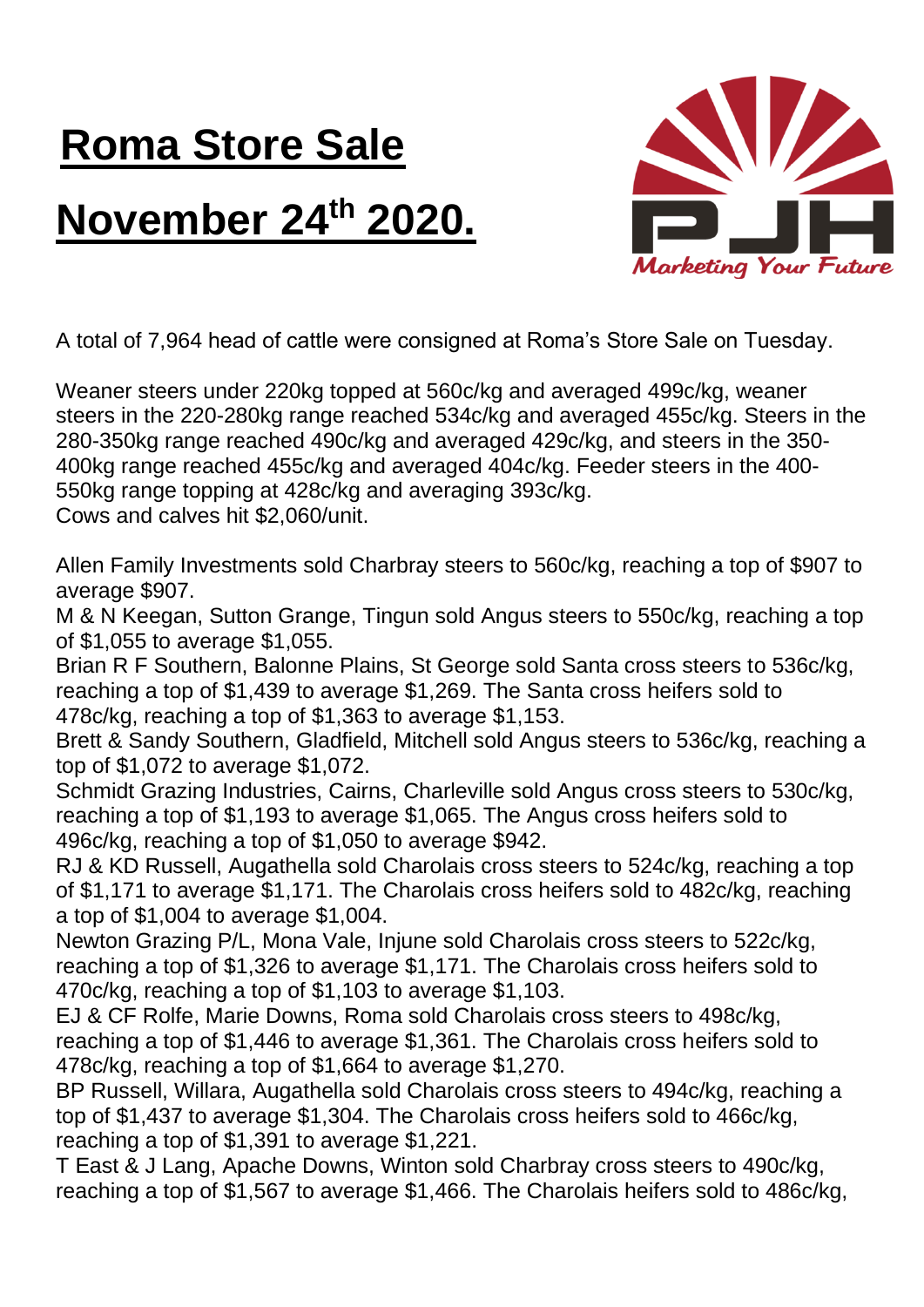reaching a top of \$1,494 to average \$1,273.

Astaline Trustee for Michael Flemming Family Trust, Carranya, Windorah sold Santa cross steers to 470c/kg, reaching a top of \$1,764 to average \$1,205. The Santa cross heifers sold to 436c/kg, reaching a top of \$1,300 to average \$1,159.

PW & DC Heinemann, Cungela, Charleville sold Simbrah cross steers to 460c/kg, reaching a top of \$1,349 to average \$1,349.

Golden Pastoral Holdings, Strathmore, Yuleba sold Droughtmaster steers to 445c/kg, reaching a top of \$1,412 to average \$1,323.

I & M Campbell, St Lucia, Boulia sold Brangus cross steers to 440c/kg, reaching a top of \$1,812 to average \$1,250. The Santa cross heifers sold to 410c/kg, reaching a top of \$1,260 to average 982. The Brangus cows sold to 276c/kg, reaching a top of \$1,375 to average \$929. The Brangus cows and calves sold to \$1,675.

TL & JV Kehl, Armidale, Wallumbilla sold Charolais cross steers to 439c/kg, reaching a top of \$1,621 to average \$1,585.

Keddsotck Pty Ltd, Gowrie Station, Charleville sold Charolais cross steers to 436c/kg, reaching a top of \$1,638 to average \$1,521.

WJ & EA Martyn, Canowindra, Roma sold Simmental cross steers to 432c/kg, reaching a top of \$1,506 to average \$1,506.

Roslin Grazing Co, Roslin, Mungallala sold Charolais cross steers to 428c/kg, reaching a top of \$1,971 to average \$1,850.

Heifers under 220kg topped at 526c/kg and averaged 444c/kg, while heifers in the 220-280kg range topped at 533c/kg and averaged 424c/kg. Heifers in the 280- 350kg range topped at 478c/kg, averaging 373c/kg. Heifers in the 350-450kg range topped at 432c/kg, averaging 355c/kg.

NR Harland & G Humprheys, Barradine, Roma sold Charolais heifers to 478c/kg, reaching a top of \$1,348 to average \$1,348.

Wason Past Co, Orange Grove, Roma sold Santa cross heifers to 349c/kg, reaching a top of \$1,608 to average \$1,555.

Winnathoola Pastoral Co, Winnathoola, Wallumbilla sold Angus cross heifers to 533c/kg, reaching a top of \$2,275 to average \$1,234.

Cows in the 300-400kg range reached 316c/kg and averaged 252c/kg, while cows in the 400kg-500kg range reached 316c/kg and averaged 279c/kg. Cows over 500kg topped at 304c/kg, averaging 284c/kg.

Tully Pastoral, Piastre, Quilpie sold Brahman cross cows to 303c/kg, reaching a top of \$1,701 to average \$1,380.

*Next week PJH sell 8 th position*